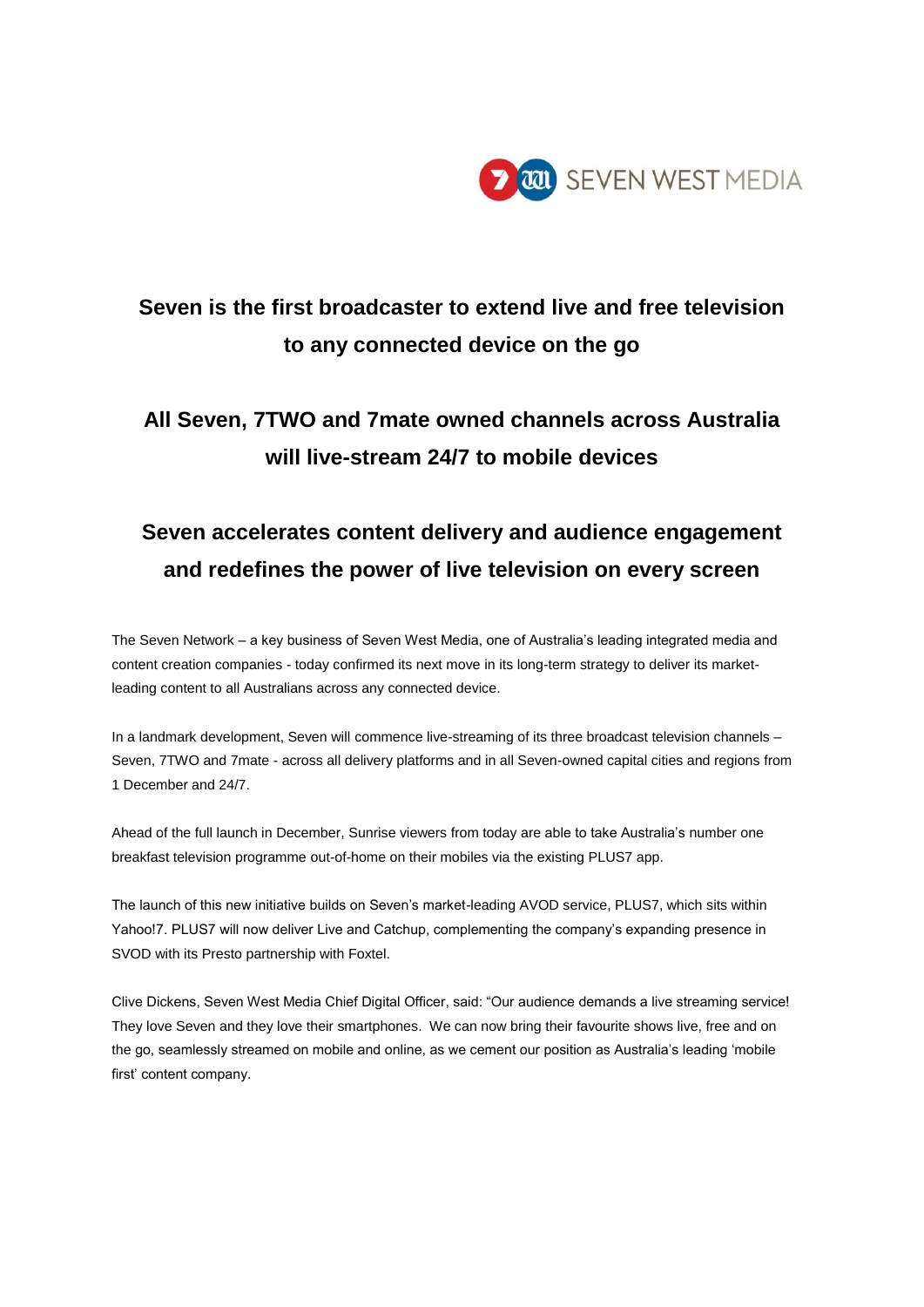"All Seven Network owned channels will stream from December via PLUS!7 and we have advanced plans to live stream also within the 7Sport App and the 7News App in line with our content everywhere strategy. We will be adding other mobile first products and platforms to extend our reach especially live, free and out of home"

Tim Worner, Managing Director and CEO of Seven West Media, said: "We are redefining the way Australians watch live TV. We are a content company. Our future is television. Our growth is mobile. A big part of our future is video. Today provides clear evidence that we will be a driving force in the development, creation and delivery of content in a rapidly changing communications landscape."

Kurt Burnette, Seven West Media Chief Revenue Officer, said: "Powerful storytelling is at the core of our television business. The benefits for our audiences and opportunities for our advertisers are enormous. Our move into the live-streaming underscores our leadership and will drive greater engagement across all of our platforms and extending reach out of home, on any screen."

Seven's move into live streaming follows the success of its coverage of The Australian Open. Seven is also set to deliver the most comprehensive, innovative multi-platform and technologically advanced Olympic Games coverage ever seen with its all-encompassing delivery across all communications devices of the Games in Rio de Janeiro. .

#### **The Australian Open Experience**

During The Australian Open, Australian audiences were able not only choose between matches on Seven and 7TWO, they also had the option of watching one of sixteen matches during the day and three at night through Hybrid TV on smart TVs, mobile, tablet and IOT\* devices. Over 1.2 million Australians chose to stream the Australian Open Series on digital platforms, with one third of our Australian Open audience accessing our tennis content on digital platforms every day. There were over 4.4 million streams, 80 per cent of which were live streaming, and over 23 million page views during the Australian Open Series, with a social reach of over 2 million Australians.

#### **About Seven**

Seven is Australia's most-watched broadcast television platform. Seven – with three broadcast channels, Seven, 7TWO and 7mate - continues to lead in primetime, building on its market-leading performance over the past eight years. The network also dominates across breakfast and morning television.

The network is expanding its presence in media, driving its leadership in the creation of content and delivering that content anywhere, anytime to the biggest audiences. The company is expanding its presence in the further delivery of its video and publishing content beyond its three digital broadcast channels and across an array of platforms, including Hybrid Broadband Broadcast Television. Seven has also secured a major presence in subscription video on demand through its Presto joint venture with Foxtel.